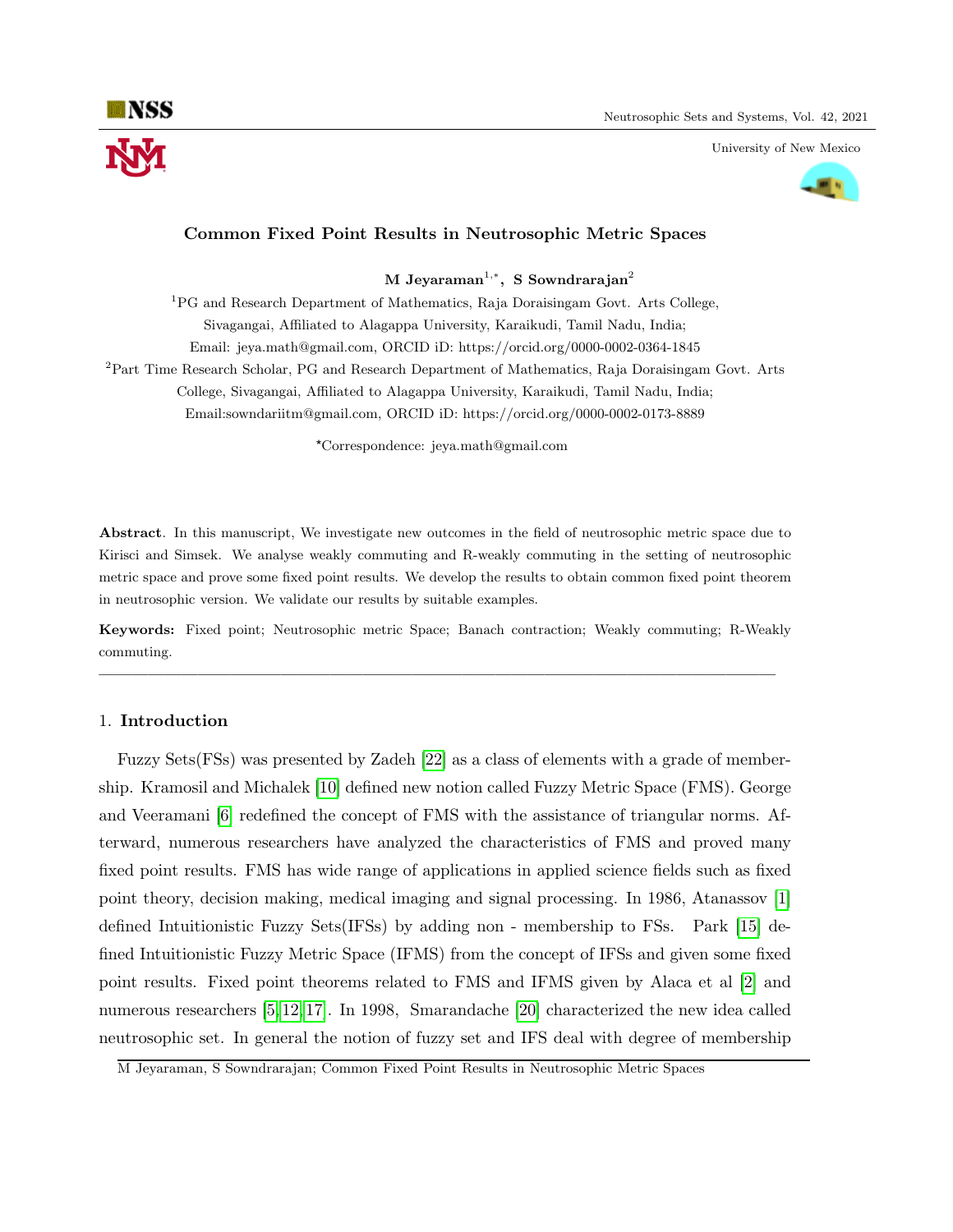and non - membership respectively. Neutrosophic set is a generalized state of Fuzzy and Intuitionistic Fuzzy Set by incorporating degree of indeterminacy. In addition, several researchers contributed significantly to develop the neutrosophic theory. Recently, Baset et al. [\[3,](#page-12-11) [4\]](#page-12-12) explored the neutrosophic applications in different fields such as model for sustainable supply chain risk management, resource levelling problem in construction projects, Decision Making, financial performance and evaluation of manufacturing industries. In 2019, Kirisci et al [\[11\]](#page-12-13) defined neutrosophic metric space as a generalization of IFMS and brings about fixed point theorems in complete neutrosophic metric space. In 2020, Sowndrarajan and Jeyaraman et al [\[21\]](#page-12-14) proved some fixed point results in neutrosophic metric spaces.

In this paper, we define the concept of weakly commuting and R-weakly commuting mappings in the setting of neutrosophic metric space and prove common fixed point theorems with the help of Pant's theorem. [\[14\]](#page-12-15).

### 2. Preliminaries

**Definition 2.1** [\[20\]](#page-12-9) Let  $\Sigma$  be a non-empty fixed set. A Neutrosophic Set (NS for short) N in  $\Sigma$  is an object having the form  $N = \{ \langle a, \xi_N (a), \varrho_N (a), \nu_N (a) \rangle : a \in \Sigma \}$  where the functions  $\xi_N(a), \varrho_N(a)$  and  $\nu_N(a)$  represent the degree of membership, degree of indeterminacy and the degree of non-membership respectively of each element  $a \in N$  to the set  $\Sigma$ .

A neutrosophic set  $N = \{ \langle a, \xi_N(a), \varrho_N(a), \nu_N(a) \rangle : a \in \Sigma \}$  is expressed as an ordered triple  $N = \langle a, \xi_N (a), \varrho_N (a), \nu_N (a) \rangle$  in  $\Sigma$ . In NS, there is no restriction on  $(\xi_N (a), \varrho_N (a), \nu_N (a))$  other than they are subsets of  $[-0, 1^+]$ .

Triangular Norms (TNs) were initiated by menger. Triangular Co norms(TCs) knowns as dual operations of triangular norms.

**Definition 2.2** [\[7\]](#page-12-16) A binary operation  $\star : [0,1] \times [0,1] \rightarrow [0,1]$  is called continuous t - norm (CTN) if it satisfies the following conditions;

For all  $\zeta_1, \zeta_2, \zeta_3, \zeta_4 \in [0, 1]$ (i)  $\zeta_1 \star 1 = \zeta_1;$ (ii) If  $\zeta_1 \leq \zeta_3$  and  $\zeta_2 \leq \zeta_4$  then  $\zeta_1 \star \zeta_2 \leq \zeta_3 \star \zeta_4$ ;  $(iii) \star is$  continuous;  $(iv) \star$  is commutative and associative.

**Definition 2.3** [\[7\]](#page-12-16) A binary operation  $\diamond : [0,1] \times [0,1] \rightarrow [0,1]$  is called continuous t - co norm (CTC) if it satisfies the following conditions;

For all  $\zeta_1, \zeta_2, \zeta_3, \zeta_4 \in [0, 1]$ (i)  $\zeta_1 \diamond 0 = \zeta_1;$ 

M Jeyaraman, S Sowndrarajan; Common Fixed Point Results in Neutrosophic Metric Spaces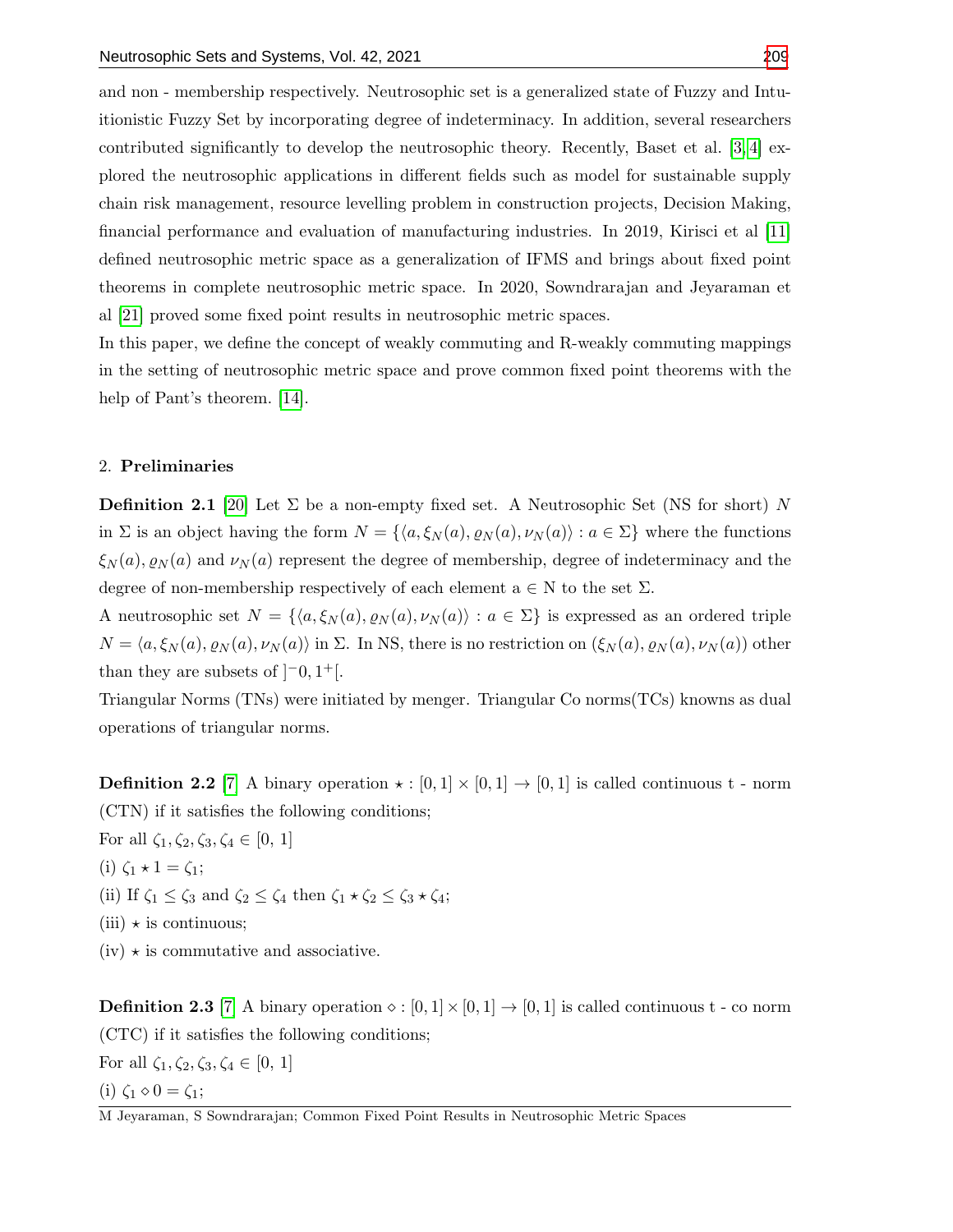(ii) If  $\zeta_1 \leq \zeta_3$  and  $\zeta_2 \leq \zeta_4$  then  $\zeta_1 \diamond \zeta_2 \leq \zeta_3 \diamond \zeta_4$ ;

 $(iii) \diamond$  is continuous;

 $(iv)$   $\diamond$  is commutative and associative.

Remark 2.4 [\[11\]](#page-12-13) From the definitions of CTN and CTC, we note that if we take

 $0 < \zeta_1, \zeta_2 < 1$  for  $\zeta_1 < \zeta_2$  then there exist  $0 < \zeta_3, \zeta_4 < 1$  such that  $\zeta_1 \star \zeta_3 \geq \zeta_2$  and  $\zeta_1 \geq \zeta_2 \circ \zeta_4$ . Further we choose  $\zeta_5 \in (0,1)$  then there exists  $\zeta_6, \zeta_7 \in (0,1)$  such that  $\zeta_6 \star \zeta_6 \geq \zeta_5$  and  $\zeta_7 \diamond \zeta_7 \leq \zeta_5.$ 

### 3. Neutrosophic Metric Spaces

In this section, we apply neutrosophic theory to generalize the intuitionistic fuzzy metric space. we also discuss some properties and examples in it.

**Definition 3.1** [\[21\]](#page-12-14) A 6 - tuple  $(\Sigma, \Xi, \Theta, \Upsilon, \star, \diamond)$  is called Neutrosophic Metric Space(NMS), if  $\Sigma$  is an arbitrary non empty set,  $\star$  is a neutrosophic CTN and  $\diamond$  is a neutrosophic CTC and  $\Xi$ ,  $\Theta$ ,  $\Upsilon$  are neutrosophic sets on  $\Sigma^2 \times \mathbb{R}^+$  satisfying the following conditions:

For all  $\zeta, \eta, \omega \in \Sigma, \lambda \in \mathbb{R}^+$ (i)  $0 \leq \Xi(\zeta, \eta, \lambda) \leq 1$ ;  $0 \leq \Theta(\zeta, \eta, \lambda) \leq 1$ ;  $0 \leq \Upsilon(\zeta, \eta, \lambda) \leq 1$ ; (ii)  $\Xi(\zeta, \eta, \lambda) + \Theta(\zeta, \eta, \lambda) + \Upsilon(\zeta, \eta, \lambda) \leq 3;$ (iii)  $\Xi(\zeta, \eta, \lambda) = 1$  if and only if  $\zeta = \eta$ ; (iv)  $\Xi(\zeta, \eta, \lambda) = \Xi(\eta, \zeta, \lambda)$  for  $\lambda > 0$ ; (v)  $\Xi(\zeta, \eta, \lambda) \star \Xi(\eta, \zeta, \mu) \leq \Xi(\zeta, \omega, \lambda + \mu)$ , for all  $\lambda, \mu > 0$ ; (vi)  $\Xi(\zeta, \eta, .): [0, \infty) \to [0, 1]$  is neutrosophic continuous; (vii)  $\lim_{\lambda \to \infty} \Xi(\zeta, \eta, \lambda) = 1$  for all  $\lambda > 0$ ; (viii)  $\Theta(\zeta, \eta, \lambda) = 0$  if and only if  $\zeta = \eta$ ; (ix)  $\Theta(\zeta, \eta, \lambda) = \Theta(\eta, \zeta, \lambda)$  for  $\lambda > 0$ ; (x)  $\Theta(\zeta, \eta, \lambda) \diamond \Theta(\zeta, \omega, \mu) \geq \Theta(\zeta, \omega, \lambda + \mu)$ , for all  $\lambda, \mu > 0$ ; (xi)  $\Theta(\zeta, \eta, .): [0, \infty) \to [0, 1]$  is neutrosophic continuous; (xii)  $\lim_{\lambda \to \infty} \Theta(\zeta, \eta, \lambda) = 0$  for all  $\lambda > 0$ ; (xiii)  $\Upsilon(\zeta, \eta, \lambda) = 0$  if and only if  $\zeta = \eta$ ; (xiv)  $\Upsilon(\zeta, \eta, \lambda) = \Upsilon(\eta, \zeta, \lambda)$  for  $\lambda > 0$ ; (xv)  $\Upsilon(\zeta, \eta, \lambda) \diamond \Upsilon(\zeta, \omega, \mu) \geq \Upsilon(\zeta, \omega, \lambda + \mu)$ , for all  $\lambda, \mu > 0$ ; (xvi)  $\Upsilon(\zeta, \eta, .): [0, \infty) \to [0, 1]$  is neutrosophic continuous; (xvii)  $\lim_{\lambda \to \infty} \Upsilon(\zeta, \eta, \lambda) = 0$  for all  $\lambda > 0$ ; (xviii) If  $\lambda > 0$  then  $\Xi(\zeta, \eta, \lambda) = 0$ ,  $\Theta(\zeta, \eta, \lambda) = 1$ ,  $\Upsilon(\zeta, \eta, \lambda) = 1$ .

Then  $(\Xi, \Theta, \Upsilon)$  is called Neutrosophic Metric on  $\Sigma$ . The functons  $\Xi$ ,  $\Theta$  and  $\Upsilon$  denote degree of closedness, neturalness and non - closedness between  $\zeta$  and  $\eta$  with respect to  $\lambda$  respectively.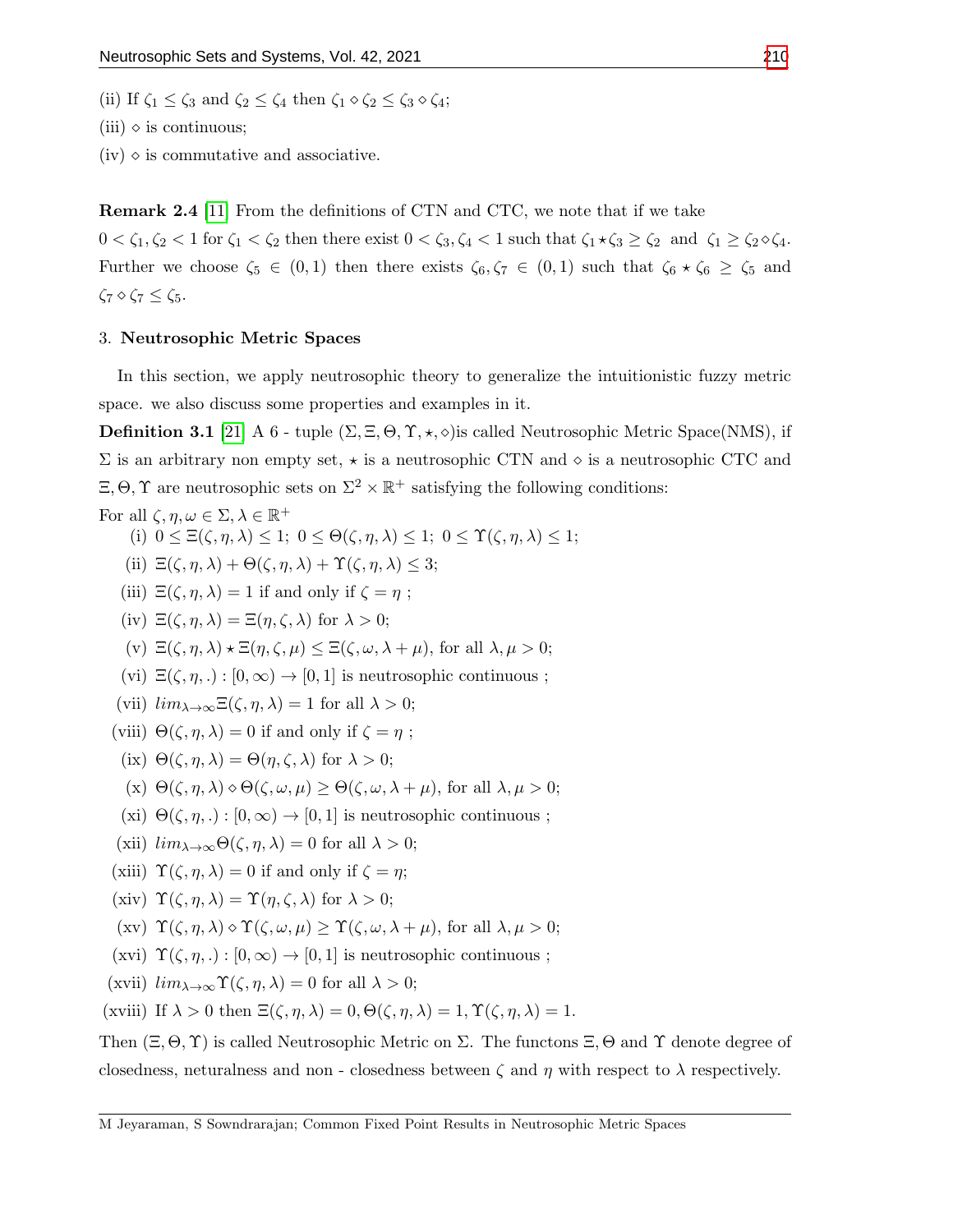**Example 3.2** [\[21\]](#page-12-14) Let  $(\Sigma, d)$  be a metric space. Define  $\zeta \star \eta = min{\zeta, \eta}$  and  $\zeta \circ \eta = max{\zeta, \eta}$ , and  $\Xi, \Theta, \Upsilon: \Sigma^2 \times \mathbb{R}^+ \to [0,1]$  defined by

$$
\Xi(\zeta,\eta,\lambda) = \frac{\lambda}{\lambda + d(\zeta,\eta)}; \quad \Theta(\zeta,\eta,\lambda) = \frac{d(\zeta,\eta)}{\lambda + d(\zeta,\eta)}; \quad \Upsilon(\zeta,\eta,\lambda) = \frac{d(\zeta,\eta)}{\lambda}
$$

for all  $\zeta, \eta \in \Sigma$  and  $\lambda > 0$ . Then  $(\Sigma, \Xi, \Theta, \Upsilon, \star, \diamond)$  is called neutrosophic metric space induced by a metric d the standard neutrosophic metric.

**Remark 3.3** [\[11\]](#page-12-13) In neutrosophic metric space  $\Xi$  is non - decreasing ,  $\Theta$  is a non - increasing,  $\Upsilon$  is decreasing function for all  $\zeta, \eta \in \Sigma$ .

**Definition 3.4** Let  $(\Sigma, \Xi, \Theta, \Upsilon, \star, \diamond)$  be neutrosophic metric space. Then

(a)  $\{\zeta_n\}$  in  $\Sigma$  is converging to a point  $\zeta \in \Sigma$  if for each  $\lambda > 0$ 

 $\lim_{n\to\infty}\Xi(\zeta_n,\zeta,\lambda)=1; \ \ \lim_{n\to\infty}\Theta(\zeta_n,\zeta,\lambda)=0; \ \ \lim_{n\to\infty}\Upsilon(\zeta_n,\zeta,\lambda)=0.$ 

- (b)  $\zeta_n$  in  $\Sigma$  is called a Cauchy if for each  $\epsilon > 0$  and  $\lambda > 0$  there exist  $N \in \mathbb{N}$  such that  $\Xi(\zeta_{n+p}, \zeta_n, \lambda) = 1$ ;  $\Theta(\zeta_{n+p}, \zeta_n, \lambda) = 0$ ;  $\Upsilon(\zeta_{n+p}, \zeta_n, \lambda) = 0$ .
- (c)  $(\Sigma, \Xi, \Theta, \Upsilon, \star, \diamond)$  is said to be complete neutrosophic metric space if every Cauchy sequence is convergence in it.

## 4. Main Results

In this section, we present some interesting concepts such as weakly commuting and Rweakly commuting as an extensive work from Banach's contraction principle with suitable examples.

**Theorem 4.1** Let  $(\Sigma, \Xi, \Theta, \Upsilon, \star, \diamond)$  be a complete neutrosophic metric space. Let  $\varphi, \varrho : \Sigma \to \Sigma$ be functions satisfying the following conditions:

- (i)  $\varphi(\Sigma) \subseteq \varrho(\Sigma);$
- (ii)  $\rho$  is continuous;
- (iii) there exists  $0 \leq k \leq 1$  such that, for all  $\zeta, \eta, \omega \in \Sigma$

$$
\Xi(\varphi(\zeta), \varphi(\eta), k\lambda) \geq \Xi(\varrho(\zeta), \varrho(\eta), \lambda),
$$
  
\n
$$
\Theta(\varphi(\zeta), \varphi(\eta), k\lambda) \leq \Theta(\varrho(\zeta), \varrho(\eta), \lambda),
$$
  
\n
$$
\Upsilon(\varphi(\zeta), \varphi(\eta), k\lambda) \leq \Upsilon(\varrho(\zeta), \varrho(\eta), \lambda).
$$

Then  $\varrho$  and  $\varphi$  have a unique common unique fixed point in  $\Sigma$  provided  $\varrho$  and  $\varphi$  commute on Σ.

Proof: Let  $\zeta_0 \in \Sigma$ , from (i) we can get  $\zeta_1$  such that  $\varrho(\zeta_1) = \varphi(\zeta_0)$ . By mathematical induction, we define  $\zeta_n$  in  $\Sigma$  such that  $\varrho(\zeta_n) = \varphi(\zeta_{n-1})$ . Again by induction

M Jeyaraman, S Sowndrarajan; Common Fixed Point Results in Neutrosophic Metric Spaces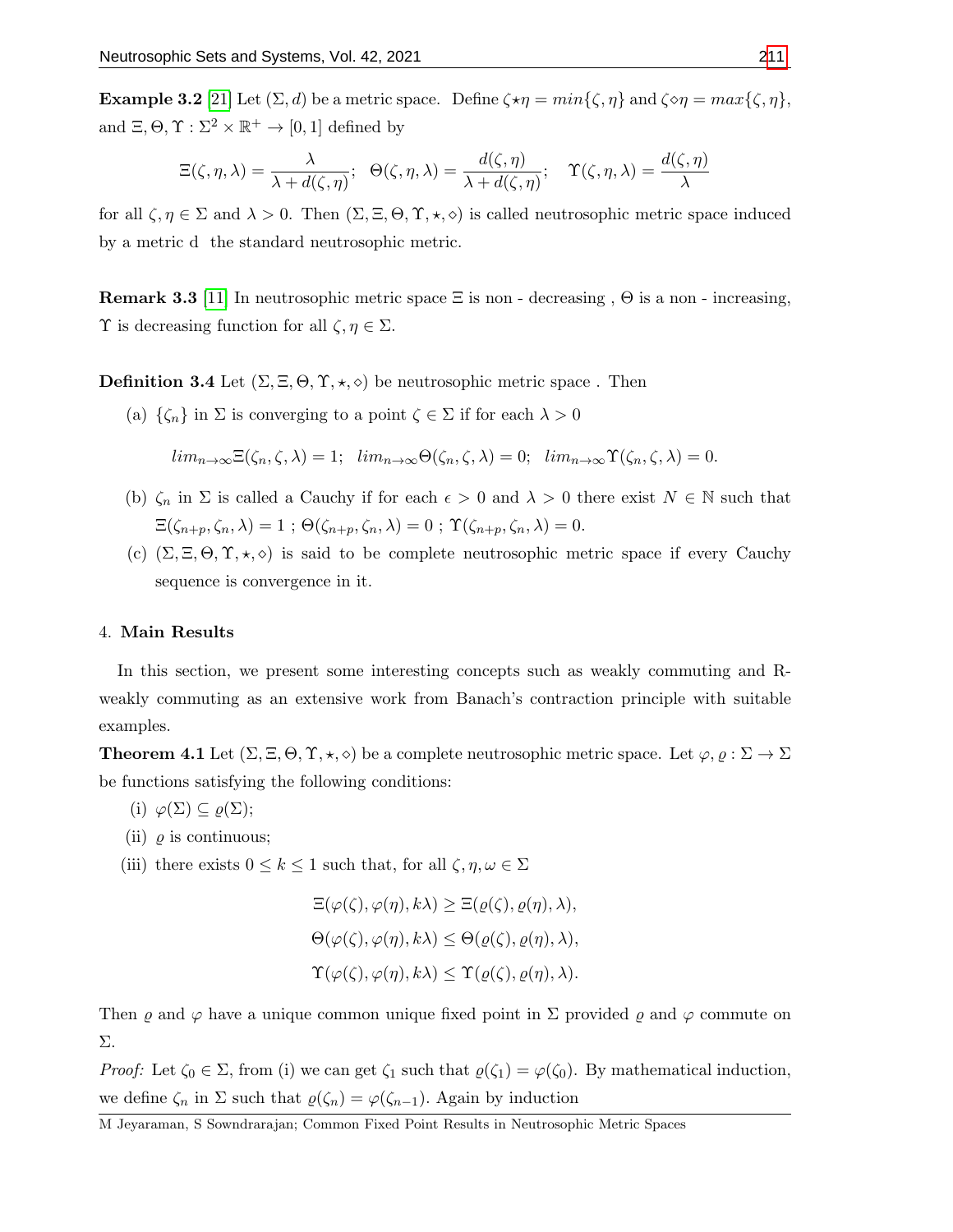$$
\begin{split}\n\Xi(\varrho(\zeta_n), \varrho(\zeta_{n+1}), \lambda) &= \Xi(\varphi(\zeta_{n-1}), \varphi(\zeta_n), \lambda) \quad \geq \Xi(\varrho(\zeta_{n-1}), \varrho(\zeta_n), \frac{\lambda}{k}) \cdots \quad \geq \Xi(\varrho(\zeta_0), \varrho(\zeta_1), \frac{\lambda}{k^n}), \\
\Theta(\varrho(\zeta_n), \varrho(\zeta_{n+1}), \lambda) &= \Theta(\varphi(\zeta_{n-1}), \varphi(\zeta_n), \lambda) \quad \leq \Theta(\varrho(\zeta_{n-1}), \varrho(\zeta_n), \frac{\lambda}{k}) \cdots \quad \leq \Theta(\varrho(\zeta_0), \varrho(\zeta_1), \frac{\lambda}{k^n}), \\
\Upsilon(\varrho(\zeta_n), \varrho(\zeta_{n+1}), \lambda) &= \Upsilon(\varphi(\zeta_{n-1}), \varphi(\zeta_n), \lambda) \quad \leq \Upsilon(\varrho(\zeta_{n-1}), \varrho(\zeta_n), \frac{\lambda}{k}) \cdots \quad \leq \Upsilon(\varrho(\zeta_0), \varrho(\zeta_1), \frac{\lambda}{k^n}),\n\end{split}
$$

for all  $n > 0$  and  $\lambda > 0$ . Thus, for any non-negative integer p, we have

$$
\begin{split}\n\Xi(\varrho(\zeta_{n}),\varrho(\zeta_{n+p}),\lambda) &\geq \Xi\varrho(\zeta_{n}),\varrho(\zeta_{n+1}),\frac{\lambda}{k}) \star \cdots^{(p-times)} \cdots \star \Xi(\varrho(\zeta_{n+p-1}),\varrho(\zeta_{n+p}),\frac{\lambda}{k}) \\
&\geq \Xi(\varrho(\zeta_{0}),\varrho(\zeta_{1}),\frac{\lambda}{pk^{n}}) \star \cdots^{(p-times)} \cdots \star \Xi(\varrho(\zeta_{0}),\varrho(\zeta_{1}),\frac{\lambda}{pk^{n+p-1}}), \\
\Theta(\varrho(\zeta_{n}),\varrho(\zeta_{n+p}),\lambda) &\leq \Theta(\varrho(\zeta_{n}),\varrho(\zeta_{n+1}),\frac{\lambda}{k}) \diamond \cdots^{(p-times)} \cdots \diamond \Theta(\varrho(\zeta_{n+p-1}),\varrho(\zeta_{n+p}),\frac{\lambda}{k}) \\
&\leq \Theta(\varrho(\zeta_{0}),\varrho(\zeta_{1}),\frac{\lambda}{pk^{n}}) \diamond \cdots^{(p-times)} \cdots \diamond \Theta(\varrho(\zeta_{0}),\varrho(\zeta_{1}),\frac{\lambda}{pk^{n+p-1}}), \\
\Upsilon(\varrho(\zeta_{n}),\varrho(\zeta_{n+p}),\lambda) &\leq \Upsilon(\varrho(\zeta_{n}),\varrho(\zeta_{n+1}),\frac{\lambda}{k}) \diamond \cdots^{(p-times)} \cdots \diamond \Upsilon(\varrho(\zeta_{n+p-1}),\varrho(\zeta_{n+p}),\frac{\lambda}{k}) \\
&\leq \Upsilon(\varrho(\zeta_{0}),\varrho(\zeta_{1}),\frac{\lambda}{pk^{n}}) \diamond \cdots^{(p-times)} \cdots \diamond \Upsilon(\varrho(\zeta_{0}),\varrho(\zeta_{1}),\frac{\lambda}{pk^{n+p-1}}).\n\end{split}
$$

by conditions (vii), (xii) and (xvii) of definition  $(3.1)$ , we get

$$
lim_{n\to\infty} \Xi(\varrho(\zeta_0), \varrho(\zeta_1), \frac{\lambda}{pk^n}) = 1,
$$
  

$$
lim_{n\to\infty} \Theta(\varrho(\zeta_0), \varrho(\zeta_1), \frac{\lambda}{pk^n}) = 0,
$$
  

$$
lim_{n\to\infty} \Upsilon(\varrho(\zeta_0), \varrho(\zeta_1), \frac{\lambda}{pk^n}) = 0.
$$

It follows that

$$
lim_{n\to\infty} \Xi(\varrho(\zeta_n), \varrho(\zeta_{n+p}), \lambda) \ge 1 \star \cdots^{(p-times)} \cdots \star 1 = 1,
$$
  
\n
$$
lim_{n\to\infty} \Theta(\varrho(\zeta_n), \varrho(\zeta_{n+p}), \lambda) \le 0 \diamond \cdots^{(p-times)} \cdots \diamond 0 = 0,
$$
  
\n
$$
lim_{n\to\infty} \Upsilon(\varrho(\zeta_n), \varrho(\zeta_{n+p}), \lambda) \le 0 \diamond \cdots^{(p-times)} \cdots \diamond 0 = 0.
$$

Since  $\Sigma$  is complete NMS,  $\{\varrho(\zeta_n)\}\$ is a Cauchy sequence that converges to a point  $\eta$  and  $\varphi(\zeta_{n-1}) = \varrho(\zeta_n)$  converges to the same point  $\eta$ . From (iii), it is shown that continuity of  $\varrho$ implies continuity of  $\varphi$ . Hence,  $\{\varphi(\varrho(\zeta_n))\}$  converges to  $\varphi(\eta)$ . However,  $\varrho$  and  $\varphi$  are commute on  $\Sigma$ ,  $\varphi(\varrho(\zeta_n)) = \varrho(\varphi(\zeta_n))$  and so  $\varrho(\varphi(\zeta_n))$  converges to  $\varrho(\eta)$ . Thus  $\varrho(\eta) = \varphi(\eta)$ , which implies  $\varrho(\varrho(\eta)) = \varrho(\varphi(\eta))$ . Thus, we get

M Jeyaraman, S Sowndrarajan; Common Fixed Point Results in Neutrosophic Metric Spaces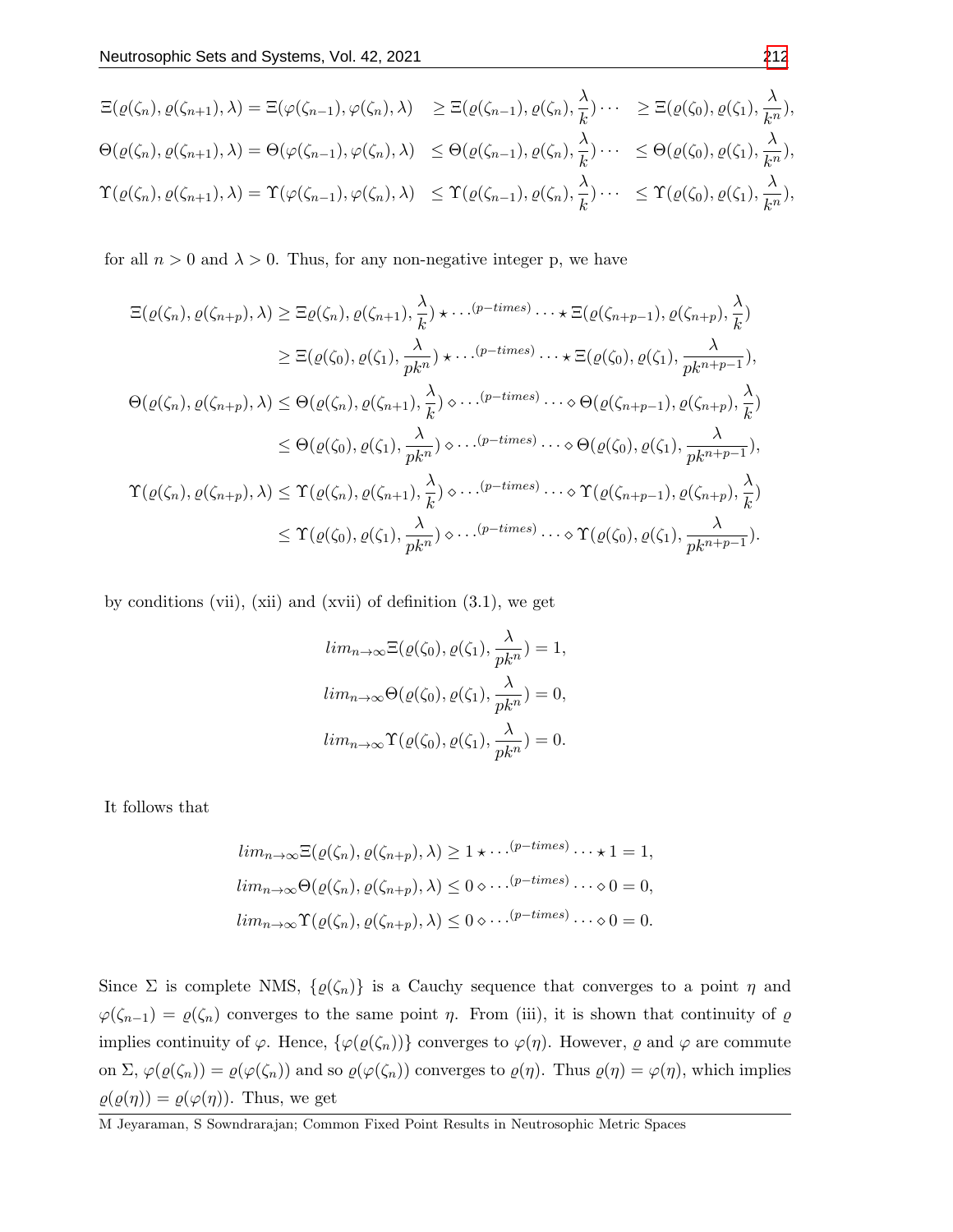$$
\begin{aligned}\n\Xi(\varphi(\eta), \varphi(\varphi(\eta)), \lambda) &\geq \Xi(\varrho(\eta), \varrho(\varphi(\eta)), \frac{\lambda}{k}) \\
&\geq \Xi(\varphi(\eta), \varphi(\varphi(\eta)), \frac{\lambda}{k}) \\
&\geq \cdots \\
&\geq \Xi(\varphi(\eta), \varphi(\varphi(\eta)), \frac{\lambda}{k}), \\
\Theta(\varphi(\eta), \varphi(\varphi(\eta)), \lambda) &\leq \Theta(\varrho(\eta), \varrho(\varphi(\eta)), \frac{\lambda}{k}) \\
&\leq \Theta(\varphi(\eta), \varphi(\varphi(\eta)), \frac{\lambda}{k}) \\
&\leq \cdots \\
&\leq \Theta(\varphi(\eta), \varphi(\varphi(\eta)), \frac{\lambda}{k}), \\
\Upsilon(\varphi(\eta), \varphi(\varphi(\eta)), \lambda) &\leq \Upsilon(\varrho(\eta), \varrho(\varphi(\eta)), \frac{\lambda}{k}) \\
&\leq \cdots \\
&\leq \Upsilon(\varphi(\eta), \varphi(\varphi(\eta)), \frac{\lambda}{k}) \\
&\leq \cdots \\
&\leq \Upsilon(\varphi(\eta), \varphi(\varphi(\eta)), \frac{\lambda}{k}).\n\end{aligned}
$$

Therefore from the definition of (3.1), it follows that  $\varphi(\eta) = \varphi(\varphi(\eta))$ . Thus  $\varphi(\eta) = \varphi(\varphi(\eta)) = \varphi(\eta)$  $\varrho(\varphi(\eta))$ . Hence  $\varphi(\eta)$  is a common fixed point of the mappings  $\varrho$  and  $\varphi$ . To prove uniqueness, let us assume  $\eta$  and  $\omega$  are two fixed points of  $\varrho$  and  $\varphi$ , then

$$
1 \geq \Xi(\zeta, \omega, \lambda) = \Xi(\varphi(\eta), \varphi(\omega), \lambda) \geq \Xi(\varrho(\zeta), \varrho(\omega), \frac{\lambda}{k})
$$

$$
= \Xi(\eta, \omega, \frac{\lambda}{k}) \geq \cdots \geq \Xi(\zeta, \omega, \frac{\lambda}{k^n}),
$$
  
\n
$$
0 \leq \Theta(\zeta, \omega, \lambda) = \Theta(\varphi(\eta), \varphi(\omega), \lambda) \leq \Theta(\varrho(\zeta), \varrho(\omega), \frac{\lambda}{k})
$$
  
\n
$$
= \Theta(\eta, \omega, \frac{\lambda}{k}) \leq \cdots \leq \Theta(\zeta, \omega, \frac{\lambda}{k^n}),
$$
  
\n
$$
0 \leq \Upsilon(\zeta, \omega, \lambda) = \Upsilon(\varphi(\eta), \varphi(\omega), \lambda) \leq \Upsilon(\varrho(\zeta), \varrho(\omega), \frac{\lambda}{k})
$$
  
\n
$$
= \Upsilon(\eta, \omega, \frac{\lambda}{k}) \leq \cdots \leq \Upsilon(\zeta, \omega, \frac{\lambda}{k^n}).
$$

From the definition $(3.1)$ , we get

$$
\lim_{n \to \infty} \Xi(\eta, \omega, \frac{\lambda}{k^n}) = 1, \quad \lim_{n \to \infty} \Theta(\eta, \omega, \frac{\lambda}{k^n}) = 0, \quad \lim_{n \to \infty} \Upsilon(\eta, \omega, \frac{\lambda}{k^n}) = 0.
$$

It follows that

$$
1 \geq \Xi(\eta,\omega,\lambda) \geq 1, \ 0 \leq \Theta(\eta,\omega,\lambda) \leq 0, \ 0 \leq \Upsilon(\eta,\omega,\lambda) \leq 0,
$$

which states that  $\eta = \omega$ . Hence, we obtain a unique common fixed point of both  $\varphi$  and  $\varrho$ .

M Jeyaraman, S Sowndrarajan; Common Fixed Point Results in Neutrosophic Metric Spaces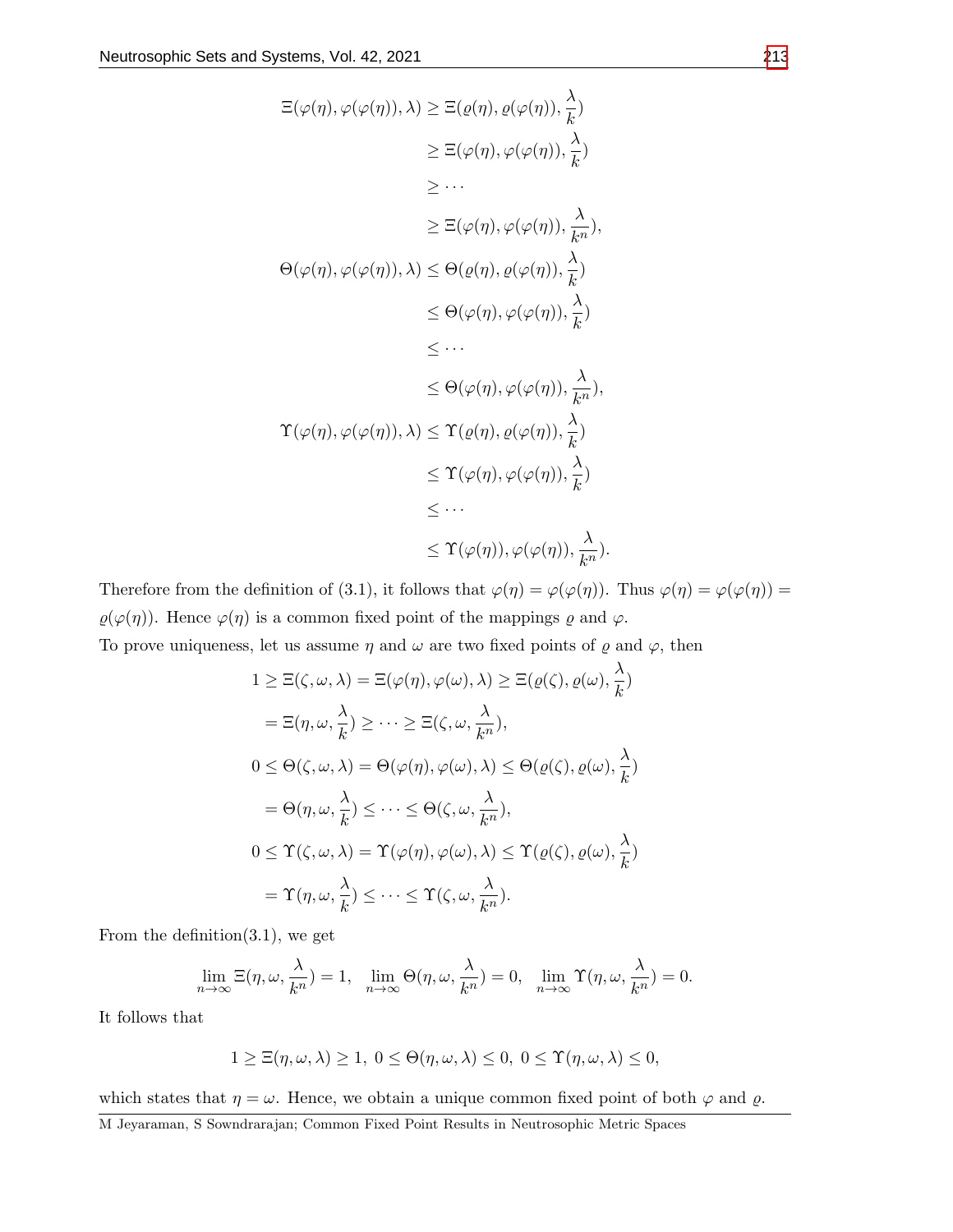**Example 4.2** Let  $\Sigma = \{\frac{1}{n}; n \in \mathbb{N}\}\$  with the standard metric  $d(\zeta, \eta) = |\zeta - \eta|$ . For all  $\zeta, \eta \in \Sigma$ and  $\lambda \in [0, \infty)$ , define

$$
\Xi(\zeta, \eta, \lambda) = \begin{cases}\n0, & if \quad \lambda = 0 \\
\frac{\lambda}{\lambda + d(\zeta, \eta)}, & if \quad \lambda > 0\n\end{cases}
$$
\n
$$
\Theta(\zeta, \eta, \lambda) = \begin{cases}\n1 & if \quad \lambda = 0 \\
\frac{d(\zeta, \eta)}{k\lambda + d(\zeta, \eta)} & if \quad k > 0, \ \lambda > 0\n\end{cases}
$$
\n
$$
\Upsilon(\zeta, \eta, \lambda) = \frac{d(\zeta, \eta)}{\lambda} \quad if \quad \lambda > 0.
$$

for all  $\zeta, \eta \in \Sigma$  and  $\lambda > 0$ . Then  $(\Sigma, \Xi, \Theta, \Upsilon, \star, \diamond)$  is called complete neutrosophic metric space on  $\Sigma$ , Here  $\star$  is defined by  $\zeta \star \eta = \zeta \eta$  and  $\diamond$  is defined as  $\zeta \diamond \eta = min\{1, \zeta + \eta\}$ . Define  $\varphi(\zeta) = \frac{\zeta}{9}$ ;  $\varrho(\zeta) = \frac{\zeta}{3}$ . Clearly  $\varphi(\Sigma) \subseteq \varrho(\Sigma)$ , Also for  $k = \frac{1}{3}$ , we get

$$
\Xi(\varphi(\zeta),\varphi(\eta),\frac{\lambda}{3})=\frac{\frac{\lambda}{3}}{\frac{\lambda}{3}+d(\varphi(\zeta),\varphi(\eta))}\geq \frac{\lambda}{\lambda+\frac{d(\zeta,\eta)}{3}}=\Xi(\varrho(\zeta),\varrho(\eta),\lambda),
$$

Similarly, we get

$$
\Theta(\varphi(\zeta), \varphi(\eta), \frac{\lambda}{3}) \leq \Theta(\varrho(\zeta)\varrho(\eta), \lambda),
$$
  

$$
\Upsilon(\varphi(\zeta), \varphi(\eta), \frac{\lambda}{3}) \leq \Upsilon(\varrho(\zeta), \varrho(\eta), \lambda).
$$

Hence the conditions in Theorem (4.1) are satisfied and so  $\varrho$  and  $\varphi$  have common fixed point 0.

**Definition 4.3** [\[18\]](#page-12-17) Let  $\rho$  and  $\varphi$  be two self mappings from neutrosophic metric space  $(\Sigma, \Xi, \Theta, \Upsilon, \star, \diamond)$  into itself. The mappings  $\varrho$  and  $\varphi$  is called weakly commuting if for all  $\zeta \in \Sigma$ 

$$
\Xi(\varrho\varphi(\zeta)) \geq \Xi(\varphi\varrho(\zeta)), \quad \Theta(\varrho\varphi(\zeta)) \leq \Theta(\varphi\varrho(\zeta)), \quad \Upsilon(\varrho\varphi(\zeta)) \leq \Upsilon(\varphi\varrho(\zeta)).
$$

**Definition 4.4** Let  $\varrho$  and  $\varphi$  be two self mappings from neutrosophic metric space  $(\Sigma, \Xi, \Theta, \Upsilon, \star, \diamond)$  into itself. The mappings  $\varrho$  and  $\varphi$  is called R-weakly commuting if there exist a positive real number R such that for all  $\zeta \in \Sigma$ .

$$
\begin{aligned} &\Xi(\varrho\varphi(\zeta),\varphi\varrho(\zeta),\lambda) \geq \Xi(\varphi(\zeta),\varrho(\zeta),\frac{\lambda}{R}),\\ &\Theta(\varrho\varphi(\zeta),\varphi\varrho(\zeta),\lambda) \leq \Theta(\varphi(\zeta),\varrho(\zeta),\frac{\lambda}{R}),\\ &\Upsilon(\varrho\varphi(\zeta),\varphi\varrho(\zeta),\lambda) \leq \Upsilon(\varphi(\zeta),\varrho(\zeta),\frac{\lambda}{R}). \end{aligned}
$$

Remark 4.5 In Neutrosophic metric spaces, Weak commutativity implies R-weak commutativity, but weak commutativity can be derived from R-weakly commuting only when  $R \leq 1$ .

M Jeyaraman, S Sowndrarajan; Common Fixed Point Results in Neutrosophic Metric Spaces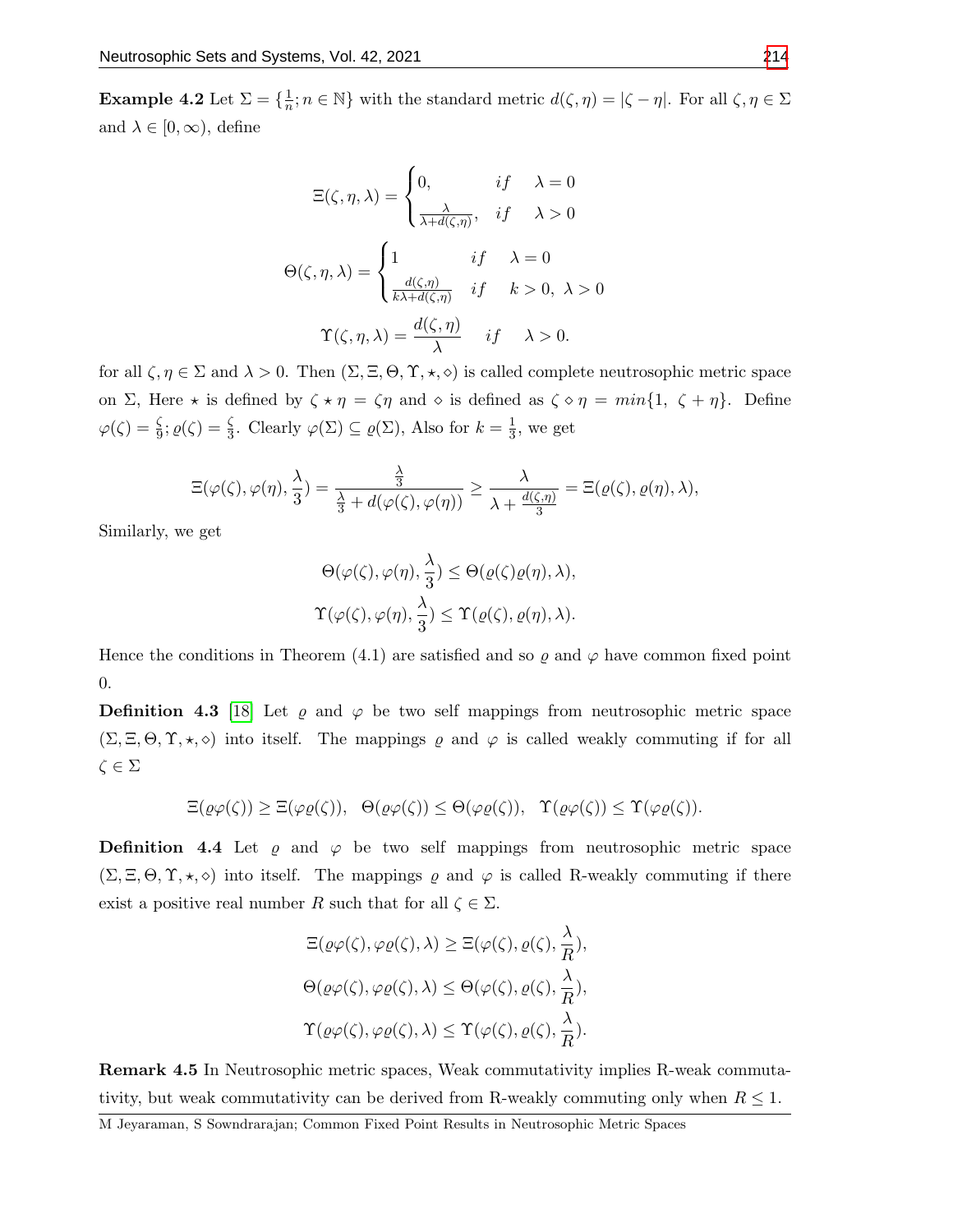**Example 4.6** Let  $\Sigma = \mathbb{R}$  be set of all real numbers.  $\star$  and  $\diamond$  defined by  $a \star b = ab$ ,  $a \diamond b =$  $min{1, a + b}$ , define  $d(\zeta, \eta) = |\zeta - \eta|$ 

$$
\Xi(\zeta, \eta, \lambda) = \left(\exp\left(\frac{d(\zeta, \eta)}{\lambda}\right)\right)^{-1},
$$

$$
\Theta(\zeta, \eta, \lambda) = \frac{\exp\left(\frac{d(\zeta, \eta)}{\lambda}\right) - 1}{\exp\left(\frac{d(\zeta, \eta)}{\lambda}\right)},
$$

$$
\Upsilon(\zeta, \eta, \lambda) = \exp\left(\frac{d(\zeta, \eta)}{\lambda}\right).
$$

for all  $\zeta, \eta \in \Sigma$  and  $\lambda > 0$ . Then  $(\Sigma, \Xi, \Theta, \Upsilon, \star, \diamond)$  is a neutrosophic metric space. We define  $\varrho(\zeta) = 2\zeta - 1$  and  $g(\zeta) = \zeta^2$ . Then, we have

$$
\begin{aligned} \Xi(\varrho\varphi(\zeta),\varphi\varrho(\eta),\lambda) &= \left(\exp\left(2\frac{d(\zeta,\eta)^2}{\lambda}\right)\right)^{-1}, \\ \Theta(\varrho\varphi(\zeta),\varphi\varrho(\eta),\lambda) &= \frac{\exp\left(2\frac{d(\zeta,\eta)^2}{\lambda}\right)-1}{\exp\left(2\frac{d(\zeta,\eta)^2}{\lambda}\right)}, \\ \Upsilon(\varrho\varphi(\zeta),\varphi\varrho(\eta),\lambda) &= \exp\left(2\frac{d(\zeta,\eta)^2}{\lambda}\right). \end{aligned}
$$

Also, we have,

$$
\begin{aligned}\n\Xi(\varrho(\zeta), \varphi(\eta), \frac{\lambda}{2}) &= \left(\exp\left(2\frac{d(\zeta, \eta)^2}{\lambda}\right)\right)^{-1}, \\
\Theta(\varrho(\zeta), \varphi(\eta), \frac{\lambda}{2}) &= \frac{\exp\left(2\frac{d(\zeta, \eta)^2}{\lambda}\right) - 1}{\exp\left(2\frac{d(\zeta, \eta)^2}{\lambda}\right)}, \\
\Upsilon(\varrho(\zeta), \varphi(\eta), \frac{\lambda}{2}) &= \exp\left(2\frac{d(\zeta, \eta)^2}{\lambda}\right).\n\end{aligned}
$$

Therefore, the self mappings  $\rho$  and  $\varphi$  are R-weakly commuting only for R = 2, but converse is not true since the exponential function is non-decreasing.

Now, we define R-weakly commuting on  $\Sigma$  and prove the neutrosophic version of Pant's theorem.

**Definition 4.7** Let  $(\Sigma, \Xi, \Theta, \Upsilon, \star, \diamond)$  is a neutrosophic metric space and  $\varrho$  and  $\varphi$  be R-weakly commuting self-mappings of  $\Sigma$  satisfying the following condition:

$$
\Xi(\varrho(\zeta), \varrho(\eta), \lambda) \ge r \ \Xi(\varphi(\zeta), \varphi(\eta), \lambda)
$$

$$
\Theta(\varrho(\zeta), \varrho(\eta), \lambda) \le r \ \Theta(\varphi(\zeta), \varphi(\eta), \lambda)
$$

$$
\Upsilon(\varrho(\zeta), \varrho(\eta), \lambda) \le r \ \Upsilon(\varphi(\zeta), \varphi(\eta), \lambda)
$$

M Jeyaraman, S Sowndrarajan; Common Fixed Point Results in Neutrosophic Metric Spaces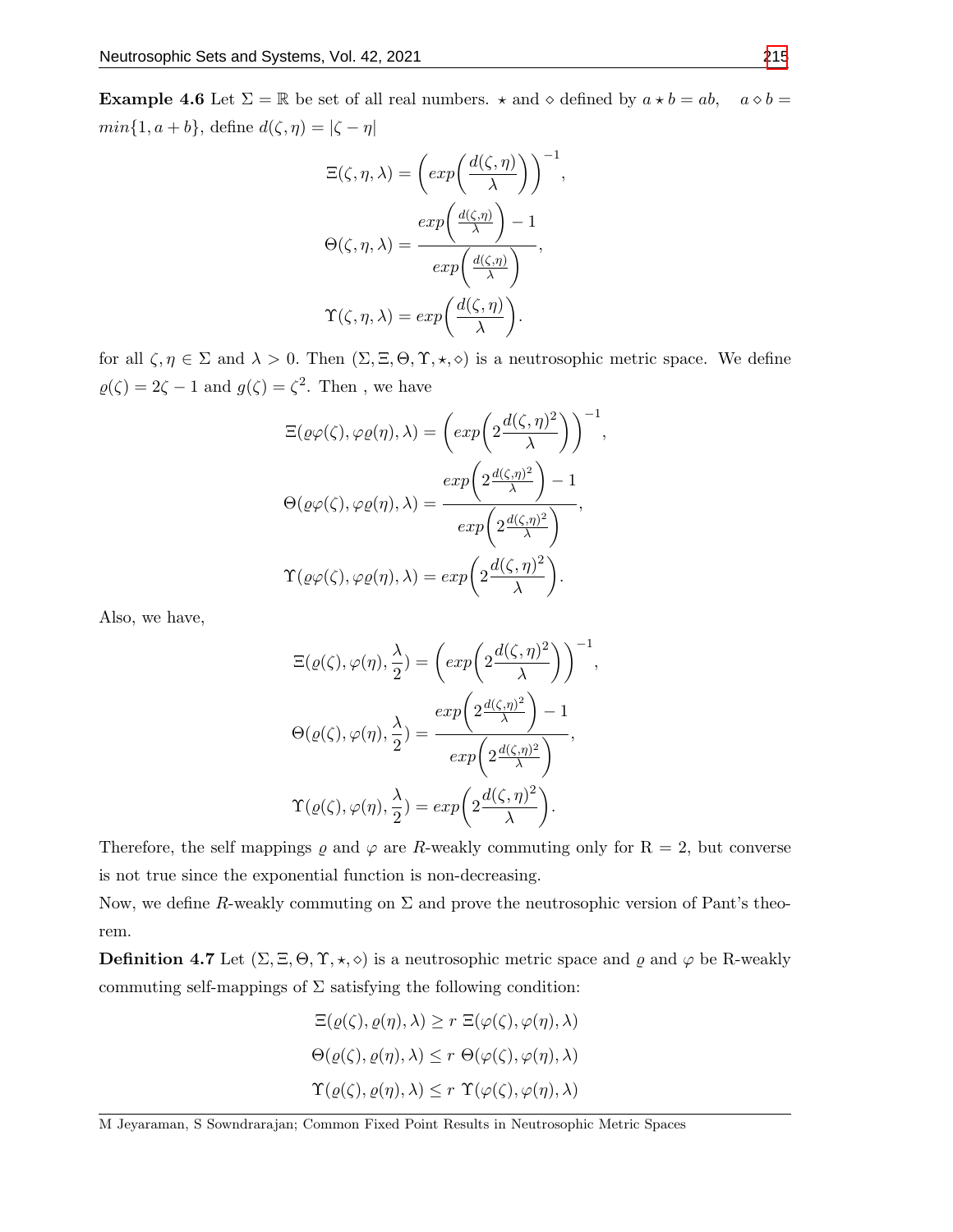for all  $\zeta, \eta \in \Sigma$ . where  $r : \mathbb{R}_+ \to \mathbb{R}_+$  is a continuous function such that  $r(\lambda) < \lambda$  for all  $\lambda > 0$ . By hypothesis of theorem,  $\varrho$  and  $\varphi$  have a unique common fixed point in  $\Sigma$ .

Now, we prove the neutrosophic version of Pant's theorem.

**Theorem 4.8** Let  $(\Sigma, \Xi, \Theta, \Upsilon, \star, \diamond)$  is a complete neutrosophic metric space and  $\varrho$  and  $\varphi$  be R-weakly commuting self-mappings of  $\Sigma$  satisfying the following condition:

- (i)  $\varphi(\Sigma) \subseteq \varrho(\Sigma)$ ;
- (ii)  $\varrho$  or  $\varphi$  is continuous;
- (iii) There exists  $0 \leq \lambda \leq 1$  such that, for all  $\zeta, \eta, \omega \in \Sigma$

$$
\begin{aligned} \Xi(\varrho(\zeta), \varrho(\eta), \lambda) &\geq \gamma(\Xi(\varphi(\zeta), \varphi(\eta), \lambda)), \\ \Theta(\varrho(\zeta), \varrho(\eta), \lambda) &\leq \gamma'(\Theta(\varphi(\zeta), \varphi(\eta), \lambda)), \\ \Upsilon(\varrho(\zeta), \varrho(\eta), \lambda) &\leq \gamma''(\Upsilon(\varphi(\zeta), \varphi(\eta), \lambda)), \end{aligned}
$$

where  $\gamma$ ,  $\gamma'$  and  $\gamma'' : [0,1] \to [0,1]$  are continuous function such that  $\gamma(\lambda) > \lambda$ ,  $\gamma'(\lambda) < \lambda$ and  $\gamma''(\lambda) < \lambda$ .

(iv) If the sequence  $\{\zeta_n\}$  and  $\{\eta_n\}$  in  $\Sigma$  are such that, for all  $\zeta, \eta \in \Sigma$  and  $\lambda > 0$ ,  $\lim_{n\to\infty}\zeta_n=\zeta$  and  $\lim_{n\to\infty}\eta_n=\eta$  implies,

$$
lim_{n\to\infty} \Xi(\zeta_n, \eta_n, \lambda) = \Xi(\zeta, \eta, \lambda),
$$
  
\n
$$
lim_{n\to\infty} \Theta(\zeta_n, \eta_n, \lambda) = \Theta(\zeta, \eta, \lambda),
$$
  
\n
$$
lim_{n\to\infty} \Upsilon(\zeta_n, \eta_n, \lambda) = \Upsilon(\zeta, \eta, \lambda).
$$

Then  $\varrho$  and  $\varphi$  have a unique common unique fixed point in  $\Sigma$ .

*Proof.* Let  $\zeta_0$  be an arbitrary point in  $\Sigma$ . By the condition (i), Let  $\zeta_1 \in \Sigma$  such that  $\varrho(\zeta_0) =$  $\varphi(\zeta_1)$ . So we choose  $\zeta_{n+1}$  such that  $\varrho(\zeta_n) = \varphi(\zeta_{n+1})$  for all  $n \geq 0$ . Then, for all  $\lambda > 0$ ,

$$
\begin{split}\n\Xi(\varrho(\zeta_n), \varrho(\zeta_{n+1}), \lambda) &\ge \gamma(\Xi(\varphi(\zeta_n), \varphi(\zeta_{n+1}), \lambda)) \\
&= \gamma(\Xi(\varrho(\zeta_{n-1}), \varrho(\zeta_n), \lambda) \\
&> \Xi(\varrho(\zeta_{n-1}), \varrho(\zeta_n), \lambda) \quad (4.8.1) \\
\Theta(\varrho(\zeta_n), \varrho(\zeta_{n+1}), \lambda) &\le \gamma'(\Theta(\varphi(\zeta_n), \varphi(\zeta_{n+1}), \lambda)) \\
&= \gamma'(\Theta(\varrho(\zeta_{n-1}), \varrho(\zeta_n), \lambda) \\
&< \Theta(\varrho(\zeta_{n-1}), \varrho(\zeta_n), \lambda) \quad (4.8.2) \\
\Upsilon(\varrho(\zeta_n), \varrho(\zeta_{n+1}), \lambda) &\le \gamma''(\Upsilon(\varphi(\zeta_n), \varphi(\zeta_{n+1}), \lambda)) \\
&= \gamma''(\Upsilon(\varrho(\zeta_{n-1}), \varrho(\zeta_n), \lambda) \\
&< \Upsilon(\varrho(\zeta_{n-1}), \varrho(\zeta_n), \lambda) \quad (4.8.3)\n\end{split}
$$

since  $\gamma(\lambda)$  >  $\lambda$ ,  $\gamma'(\lambda)$  <  $\lambda$  and  $\gamma''(\lambda)$  <  $\lambda$  for all  $0$  <  $\lambda$  < 1. Thus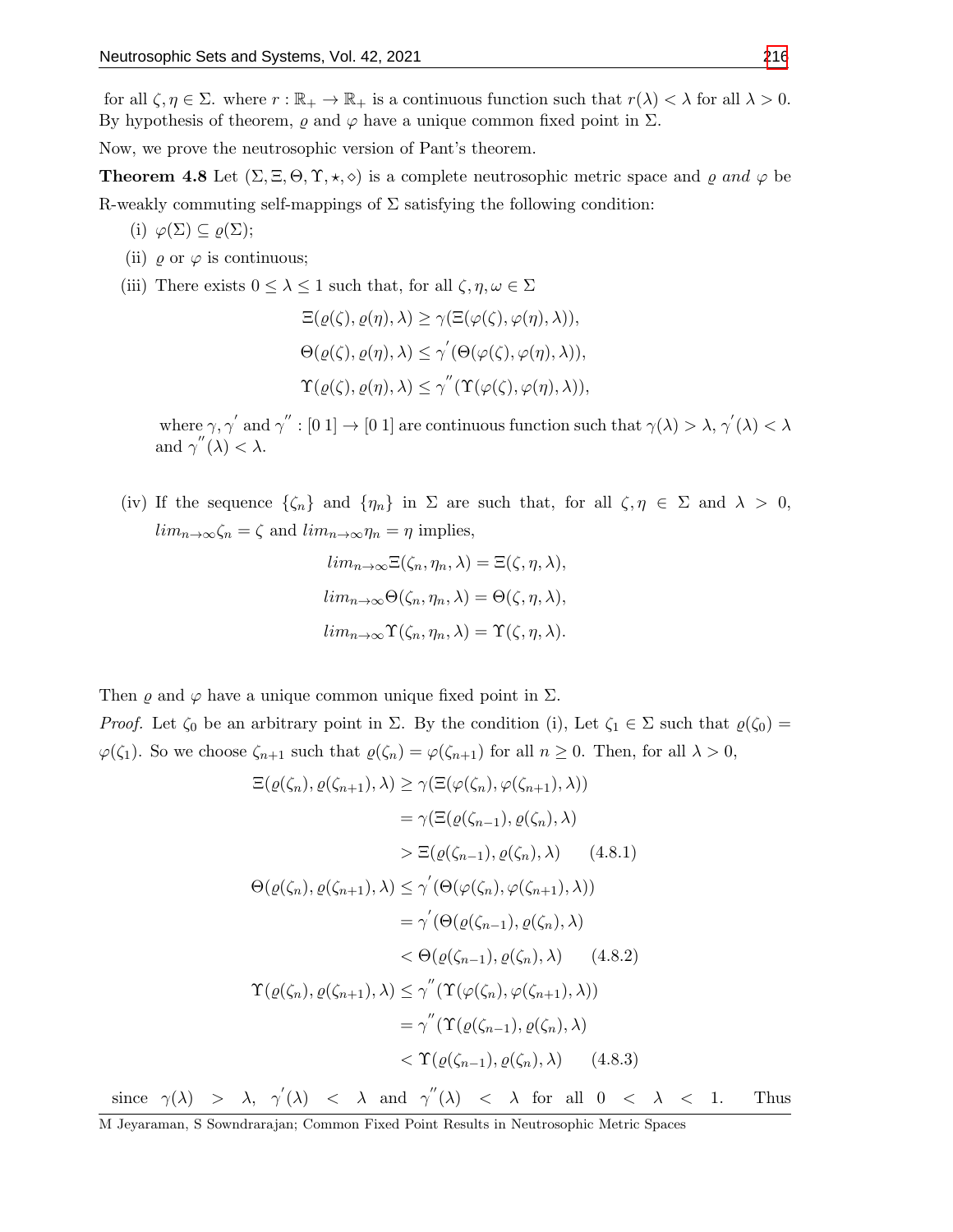$\{\Xi(\varrho(\zeta_n), \varrho(\zeta_{n+1}), \lambda)\}\$ is an increasing sequence of positive real numbers in [0, 1] and  ${\Theta(\varrho(\zeta_n), \varrho(\zeta_{n+1}), \lambda)}, {\Upsilon(\varrho(\zeta_n), \varrho(\zeta_{n+1}), \lambda)}$  is a decreasing sequence of positive real number in [0, 1]. Therefore, they converge to the limits  $S \leq 1, S' < 0$  and  $S'' < 0$ , respectively. Now, we claim that  $S = 1$ ,  $S' = 0$  and  $S'' = 0$ . For, let  $S < 1$ . Letting  $n \to \infty$  in (4.8.1), we have  $S \ge \gamma(S) > S$ , which is a contradiction and so  $S = 1$ . Similarly, let  $S' > 0$  and  $S'' > 0$ . Letting  $n \to \infty$  in (4.8.2) and (4.8.3), we have  $S' \geq \gamma(S') > S'$  and  $S'' \geq \gamma(S'') > S''$ . which is a contradiction and so  $S' = 0$  and  $S'' = 0$ .

Now for any positive integer p and  $\lambda > 0$ , we get

$$
\begin{split}\n\Xi(\varrho(\zeta_{n}), \varrho(\zeta_{n+p}), \lambda) &\geq \Xi(\varrho(\zeta_{n}), \varrho(\zeta_{n+1}), \frac{\lambda}{p}) \star \cdots \star \Xi(\varrho(\zeta_{n+p-1}), \varrho(\zeta_{n+p}), \frac{\lambda}{p}) \\
&\geq \Xi(\varrho(\zeta_{n}), \varrho(\zeta_{n+1}), \frac{\lambda}{p}) \star \cdots \star \Xi(\varrho(\zeta_{n}), \varrho(\zeta_{n+1}), \frac{\lambda}{p}), \\
\Theta(\varrho(\zeta_{n}), \varrho(\zeta_{n+p}), \lambda) &\leq \Theta(\varrho(\zeta_{n}), \varrho(\zeta_{n+1}), \frac{\lambda}{p}) \diamond \cdots \diamond \Theta(\varrho(\zeta_{n+p-1}), \varrho(\zeta_{n+p}), \frac{\lambda}{p}) \\
&\leq \Theta(\varrho(\zeta_{n}), \varrho(\zeta_{n+1}), \frac{\lambda}{p}) \diamond \cdots \diamond \Theta(\varrho(\zeta_{n}), \varrho(\zeta_{n+1}), \frac{\lambda}{p}), \\
\Upsilon(\varrho(\zeta_{n}), \varrho(\zeta_{n+p}), \lambda) &\leq \Upsilon(\varrho(\zeta_{n}), \varrho(\zeta_{n+1}), \frac{\lambda}{p}) \diamond \cdots \diamond \Upsilon(\varrho(\zeta_{n+p-1}), \varrho(\zeta_{n+p}), \frac{\lambda}{p}) \\
&\leq \Upsilon(\varrho(\zeta_{n}), \varrho(\zeta_{n+1}), \frac{\lambda}{p}) \diamond \cdots \diamond \Upsilon(\varrho(\zeta_{n}), \varrho(\zeta_{n+1}), \frac{\lambda}{p}).\n\end{split}
$$

Since, we have

$$
lim_{n\to\infty} \Xi(\varrho(\zeta_n), \varrho(\zeta_{n+1}), \frac{\lambda}{p}) = 1,
$$
  
\n
$$
lim_{n\to\infty} \Theta(\varrho(\zeta_n), \varrho(\zeta_{n+1}), \frac{\lambda}{p}) = 0,
$$
  
\n
$$
lim_{n\to\infty} \Upsilon(\varrho(\zeta_n), \varrho(\zeta_{n+1}), \frac{\lambda}{p}) = 0.
$$

It follows that

$$
lim_{n\to\infty} \Xi(\varrho(\zeta_n), \varrho(\zeta_{n+p}), \frac{\lambda}{p}) \ge 1 \star \cdots \star 1 \ge 1,
$$
  

$$
lim_{n\to\infty} \Theta(\varrho(\zeta_n), \varrho(\zeta_{n+p}), \frac{\lambda}{p}) \le 0 \diamond \cdots \diamond \le 0,
$$
  

$$
lim_{n\to\infty} \Upsilon(\varrho(\zeta_n), \varrho(\zeta_{n+p}), \frac{\lambda}{p}) \le 0 \diamond \cdots \diamond \le 0.
$$

Thus, by definition (3.4),  $\{\varrho(\zeta_n)\}\$ is a Cauchy sequence and by the completeness of  $\Sigma$ ,  $\{\varrho(\zeta_n)\}$ converges to a point  $\omega \in \Sigma$ . Also,  $\{\varphi(\zeta_n)\}$  converges to the point  $\omega$ . Suppose that, by (ii) the mapping  $\varrho$  is continuous. Then  $\lim_{n\to\infty}\varrho\varrho(\zeta_n) = \varrho(\omega)$  and  $\lim_{n\to\infty}\varrho\varphi(\zeta_n)=\varrho(\omega)$ . Further, since  $\varrho$  and  $\varphi$  are R-weakly commuting, we have

M Jeyaraman, S Sowndrarajan; Common Fixed Point Results in Neutrosophic Metric Spaces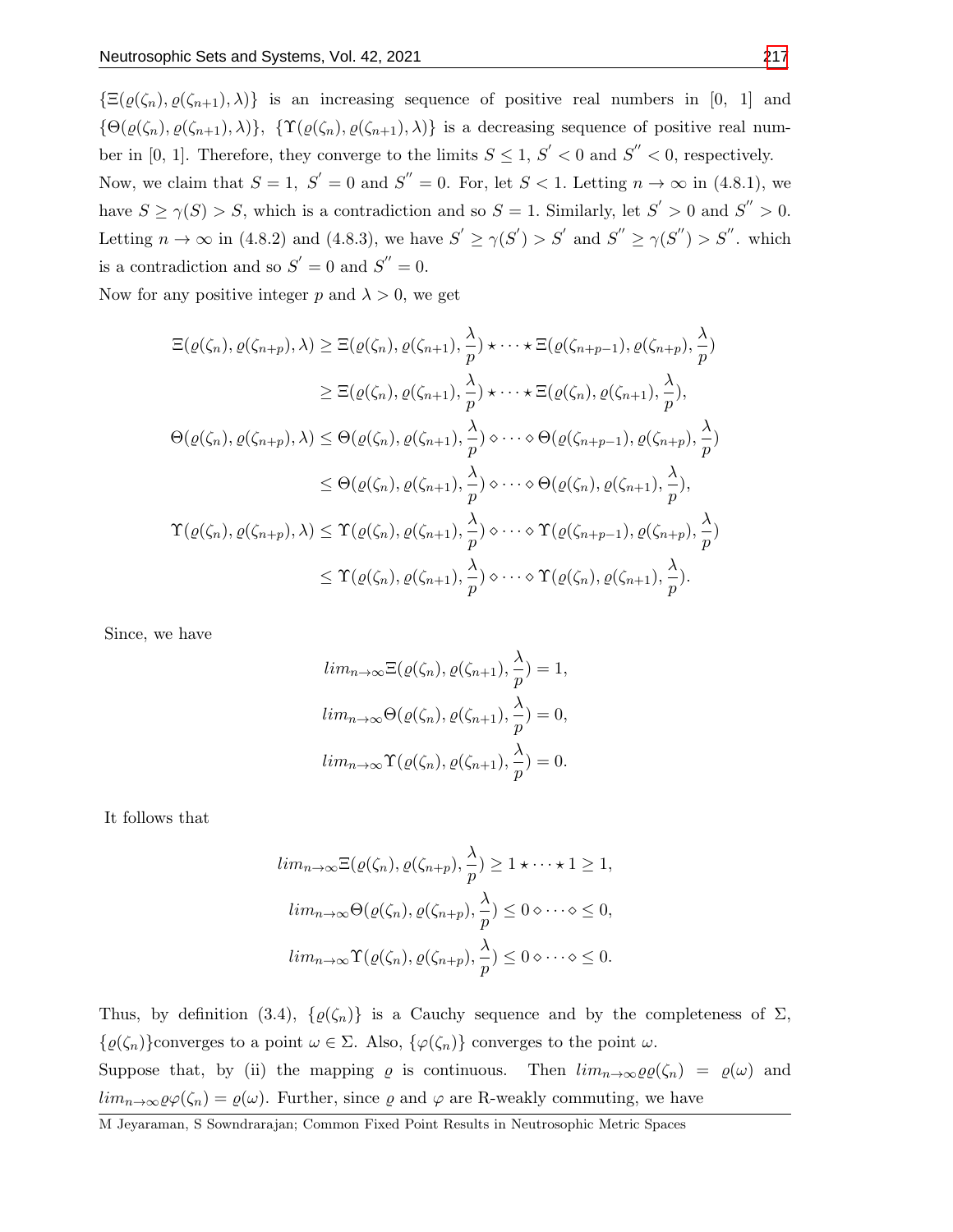$$
\begin{aligned} \Xi(\varrho\varphi(\zeta_n),\varphi\varrho(\zeta_n),\lambda) &\geq \Xi(\varrho(\zeta_n),\varphi(\zeta_n),\frac{\lambda}{R}),\\ \Theta(\varphi\varrho(\zeta_n),\varrho\varphi(\zeta_n),\lambda) &\leq \Theta(\varrho(\zeta_n),\varphi(\zeta_n),\frac{\lambda}{R}),\\ \Upsilon(\varphi\varrho(\zeta_n),\varrho\varphi(\zeta_n),\lambda) &\leq \Upsilon(\varrho(\zeta_n),\varphi(\zeta_n),\frac{\lambda}{R}). \end{aligned}
$$

Letting  $n \to \infty$  by the definition of NMS, we have  $\lim_{n \to \infty} \varphi \varrho(\zeta_n) = \varrho(\omega)$ . Now, we show that  $\omega = \varrho(\omega)$ . Suppose  $\omega \neq \varrho(\omega)$ . Then there exists  $\lambda > 0$  such that

$$
\Xi(\omega,\varrho(\omega),\lambda)<1,\ \ \Theta(\omega,\varrho(\omega),\lambda)>1,\ \ \Upsilon(\omega,\varrho(\omega),\lambda)>1.
$$

By (iii), we have

$$
\begin{aligned} \Xi(\varrho(\zeta_n), \varrho\varrho(\zeta_n), \lambda) &\geq \gamma(\Xi(\varphi(\zeta_n), \varphi\varrho(\zeta_n), \lambda)), \\ \Theta(\varrho(\zeta_n), \varrho\varrho(\zeta_n), \lambda) &\leq \gamma'(\Theta(\varphi(\zeta_n), \varphi\varrho(\zeta_n), \lambda)), \\ \Upsilon(\varrho(\zeta_n), \varrho\varrho(\zeta_n), \lambda) &\leq \gamma''(\Upsilon(\varphi(\zeta_n), \varphi\varrho(\zeta_n), \lambda)). \end{aligned}
$$

Letting  $n \to \infty$  in the above inequalities, we get

$$
\begin{aligned} &\Xi(\omega,\varrho(\omega),\lambda)\geq \gamma(\Xi(\omega,\varrho(\omega),\lambda))>\Xi(\omega,\varrho(\omega),\lambda),\\ &\Theta(\omega,\varrho(\omega),\lambda)\leq \gamma^{'}(\Theta(\omega,\varrho(\omega),\lambda))<\Theta(\omega,\varrho(\omega),\lambda),\\ &\Upsilon(\omega,\varrho(\omega),\lambda)\leq \gamma^{''}(\Upsilon(\omega,\varrho(\omega),\lambda))<\Upsilon(\omega,\varrho(\omega),\lambda). \end{aligned}
$$

Which are contradiction. Therefore,  $\omega = \varrho(\omega)$ . By condition (i), we can find a point  $\omega_1 \in \Sigma$ such that  $\omega = \varrho(\omega) = \varphi(\omega_1)$ . Now, it follows that,

$$
\begin{aligned} \Xi(\varrho\varrho(\zeta_n), \varrho(\zeta_1), \lambda) &\geq \gamma(\Xi(\varphi\varrho(\zeta_n), \varphi(\zeta_1), \lambda)), \\ \Theta(\varrho\varrho(\zeta_n), \varrho(\zeta_1), \lambda) &\leq \gamma'(\Theta(\varphi\varrho(\zeta_n), \varphi(\zeta_1), \lambda)), \\ \Upsilon(\varrho\varrho(\zeta_n), \varrho(\zeta_1), \lambda) &\leq \gamma''(\Upsilon(\varphi\varrho(\zeta_n), \varphi(\zeta_1), \lambda)). \end{aligned}
$$

Letting  $n \to \infty$  in the above inequalities, we have

$$
\begin{aligned} \Xi(\varrho(\omega), \varrho(\omega_1), \lambda) &\geq \gamma(\Xi(\varrho(\omega), \varphi(\omega_1), \lambda)) = 1, \\ \Theta(\varrho(\omega), \varrho(\omega_1), \lambda) &\leq \gamma'(\Theta(\varrho(\omega), \varphi(\omega_1), \lambda)) = 0, \\ \Upsilon(\varrho(\omega), \varrho(\omega_1), \lambda) &\leq \gamma''(\Upsilon(\varrho(\omega), \varphi(\omega_1), \lambda)) = 0. \end{aligned}
$$

which implies that  $\varrho(\omega) = \varrho(\omega_1)$  since  $\gamma(\lambda) = 1$ ,  $\gamma'(\lambda) = 0$  and  $\gamma''(\lambda) = 0$  for  $\lambda = 1$ . So, we get  $\omega = \varrho(\omega) = \varrho(\omega_1) = \varphi(\omega_1)$ . For any  $\lambda > 0$ ,

$$
\begin{aligned}\n\Xi(\varrho(\zeta),\varphi(\zeta),\lambda) &= \Xi(\varrho\varphi(\zeta_1),\varphi\varrho(\zeta_1),\lambda)) \geq \Xi(\varrho(\zeta_1),\varphi(\zeta)1), \frac{\lambda}{R}) = 1, \\
\Theta(\varrho(\zeta),\varphi(\zeta),\lambda) &= \Theta(\varrho\varphi(\zeta_1),\varphi\varrho(\zeta_1),\lambda)) \leq \Theta(\varrho(\zeta_1),\varphi(\zeta)1), \frac{\lambda}{R}) = 0, \\
\Upsilon(\varrho(\zeta),\varphi(\zeta),\lambda) &= \Upsilon(\varrho\varphi(\zeta_1),\varphi\varrho(\zeta_1),\lambda)) \leq \Upsilon(\varrho(\zeta_1),\varphi(\zeta)1), \frac{\lambda}{R}) = 0.\n\end{aligned}
$$

Which again implies that  $\varrho(\omega) = \varphi(\omega)$ . Hence  $\omega$  is a common fixed point of  $\varrho$  and  $\varphi$ . Next,

M Jeyaraman, S Sowndrarajan; Common Fixed Point Results in Neutrosophic Metric Spaces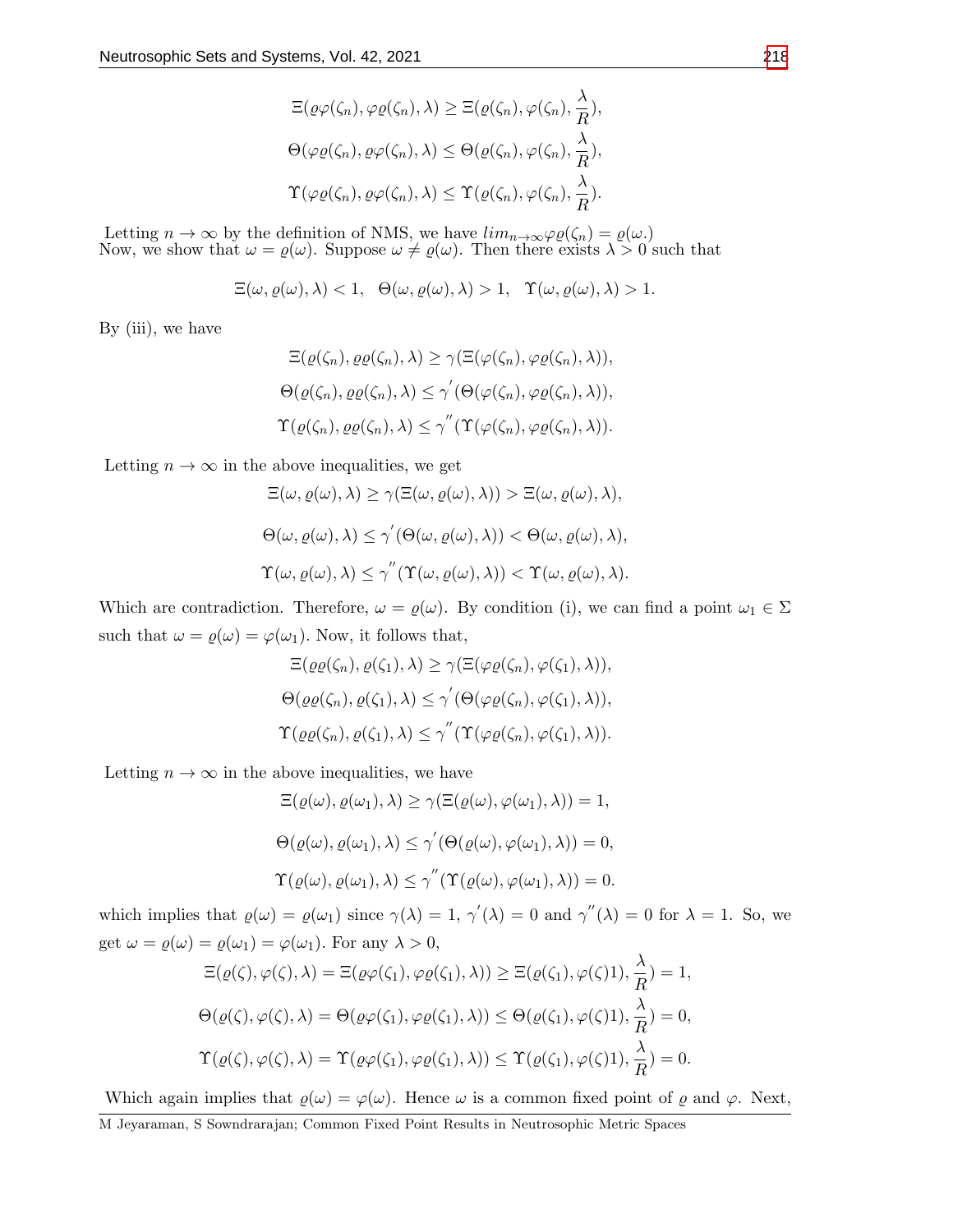we prove the uniqueness, let  $\eta$  ( $\eta \neq \omega$ ) be another common fixed point of  $\varrho$  and  $\varphi$ . Then there exists  $\lambda > 0$  such that, $\Xi(\omega, \eta, \lambda) < 1$ ,  $\Theta(\omega, \eta, \lambda) > 0$ ,  $\Upsilon(\omega, \eta, \lambda) > 0$  and

$$
\begin{aligned} \Xi(\omega,\eta,\lambda) &= \Xi(\varrho(\zeta),\varphi(\zeta),\lambda) \ge \gamma(\Xi(\varphi(\omega),\varphi(\eta),\lambda)) = \gamma(\Xi(\omega,\eta,\lambda) > \Xi(\omega,\eta,\lambda), \\ \Theta(\omega,\eta,\lambda) &= \Theta(\varrho(\zeta),\varphi(\zeta),\lambda) \le \gamma'(\Theta(\varphi(\omega),\varphi(\eta),\lambda)) = \gamma'(\Theta(\omega,\eta,\lambda) < \Theta(\omega,\eta,\lambda), \\ \Upsilon(\omega,\eta,\lambda) &= \Upsilon(\varrho(\zeta),\varphi(\zeta),\lambda) \le \gamma''(\Upsilon(\varphi(\omega),\varphi(\eta),\lambda)) = \gamma''(\Upsilon(\omega,\eta,\lambda) < \Upsilon(\omega,\eta,\lambda). \end{aligned}
$$

Which is a contradiction. Since  $\gamma(\lambda) > \lambda$ ,  $\gamma'(\lambda) < \lambda$  and  $\gamma''(\lambda) < \lambda$  for any  $0 < \lambda < 1$ . Therefore  $\eta = \omega$ . Hence  $\eta$  is the only common fixed point of  $\rho$  and  $\varphi$ . Hence Proved. Now, we prove an example to validate the above theorem.

**Example 4.9** Let  $\Sigma = \{\frac{1}{n}; n \in \mathbb{N}\} \cup \{0\}$  with metric d defined by  $d(\zeta, \eta) = |\zeta - \eta|$ . For all  $\zeta, \eta \in \Sigma$  and  $\lambda \in (0, \infty)$ , define

$$
\Xi(\zeta,\eta,\lambda) = \frac{\lambda}{\lambda + |\zeta - \eta|}; \quad \Theta(\zeta,\eta,\lambda) = \frac{|\zeta - \eta|}{\lambda + |\zeta - \eta|}; \quad \Upsilon(\zeta,\eta,\lambda) = \frac{|\zeta - \eta|}{\lambda}
$$

Clearly  $(\Sigma, \Xi, \Theta, \Upsilon, \star, \diamond)$  is a complete neutrosophic metric space on  $\Sigma$ . Here  $\star$  is defined by  $\zeta \star \eta = \zeta \eta$  and  $\diamond$  is defined as  $\zeta \diamond \eta = min\{1, \zeta + \eta\}.$ Define

$$
\varrho(\zeta) = 1, \quad \varphi(\zeta) = \begin{cases} 1, & if \quad \zeta \text{ is a rational number} \\ 0, & if \quad \zeta \text{ is an irrational number.} \end{cases}
$$

It is evident that  $\rho \subset \varphi$ , also  $\rho$  is continuous and  $\varphi$  is discontinuous. Define a function  $\gamma : [0,1] \to [0,1]$  by  $\gamma(\lambda) = \sqrt{\lambda}$  for any  $0 < \lambda < 1$  and  $\gamma(\lambda) = 1$  for  $\lambda = 1, \gamma' : [0,1] \to [0,1]$  by  $\gamma'(\lambda) = \lambda^2$  for any  $0 < \lambda < 1$  and  $\gamma'(\lambda) = 0$ , for  $\lambda = 0$ . Next, we define  $\gamma'' : [0,1] \to [0,1]$  by  $\gamma''(\lambda) = \lambda^2$  for any  $0 < \lambda < 1$  and  $\gamma''(\lambda) = 0$ , for  $\lambda = 0$ . Then  $\gamma(\lambda) > \lambda$   $\gamma'(\lambda) < \lambda$   $\gamma''(\lambda) < \lambda$ for any  $0 < \lambda < 1$ , we have

$$
\begin{aligned} \Xi(\varrho(\zeta), \varrho(\eta), \lambda) &\geq \gamma \Xi(\varphi(\zeta), \varphi(\eta), \lambda), \\ \Theta(\varrho(\zeta), \varrho(\eta), \lambda) &\leq \gamma' \Theta(\varphi(\zeta), \varphi(\eta), \lambda), \\ \Upsilon(\varrho(\zeta), \varrho(\eta), \lambda) &\leq \gamma'' \Upsilon(\varphi(\zeta), \varphi(\eta), \lambda). \end{aligned}
$$

for all  $\zeta, \eta \in \Sigma$ . Also  $\varrho$  and  $\varphi$  are R- weakly commuting. Thus, all the conditions of Theorem (4.8) are satisfied and so  $\rho$  and  $\varphi$  have 1 as a common fixed point.

Conclusion: In this manuscript, we explored new results in the notion of neutrosophic metric spaces (NMS) due to Kirisci, Simsek. We first formulated the definition of weakly commuting and R-weakly commuting mappings in NMS and proved the neutrosophic version of Pant's theorem. Also, we have given some examples to validate our results.

M Jeyaraman, S Sowndrarajan; Common Fixed Point Results in Neutrosophic Metric Spaces